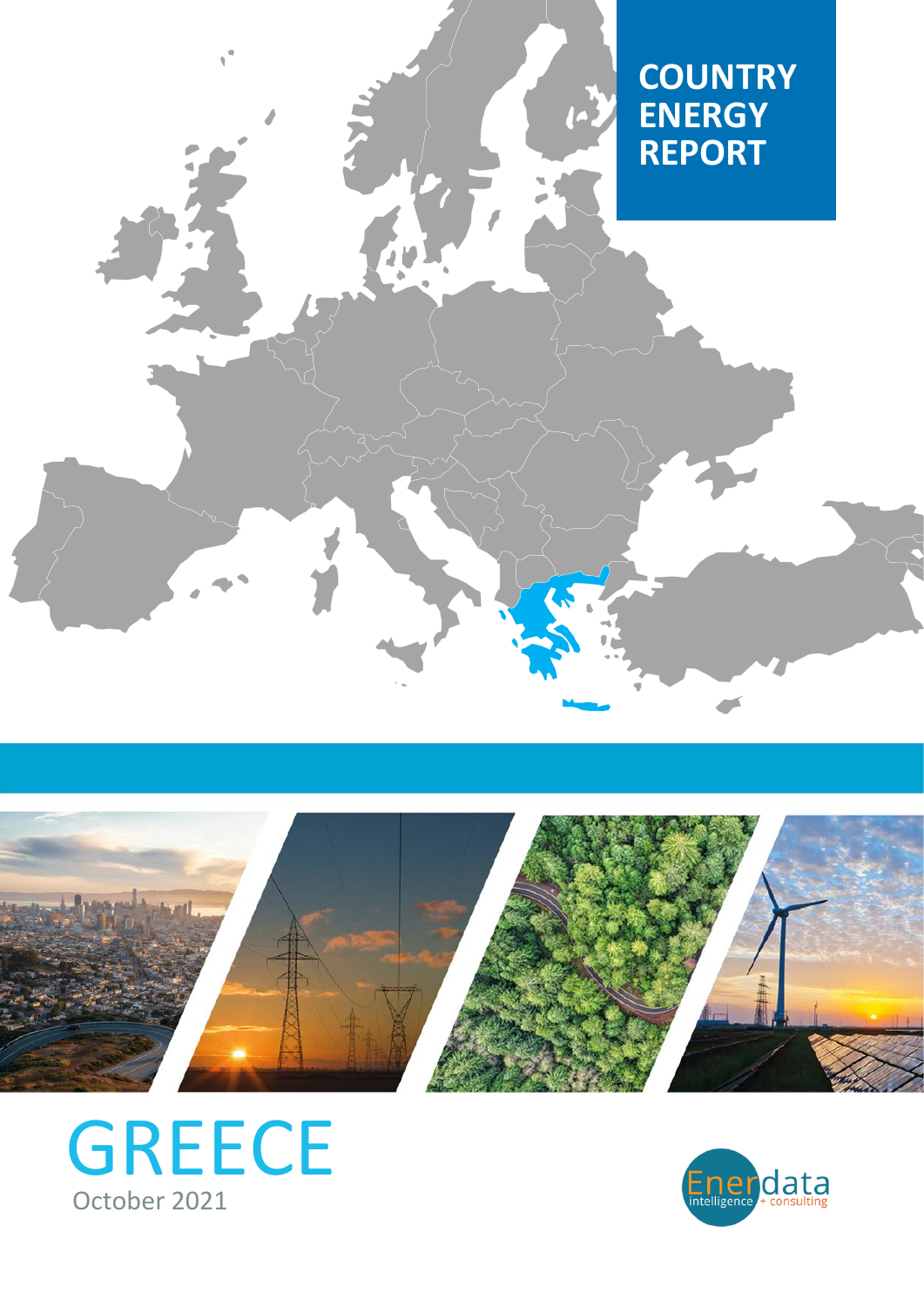# <span id="page-1-0"></span> $\rightarrow$  Table of contents









| Abbreviations 35 |  |
|------------------|--|
| Glossary 37      |  |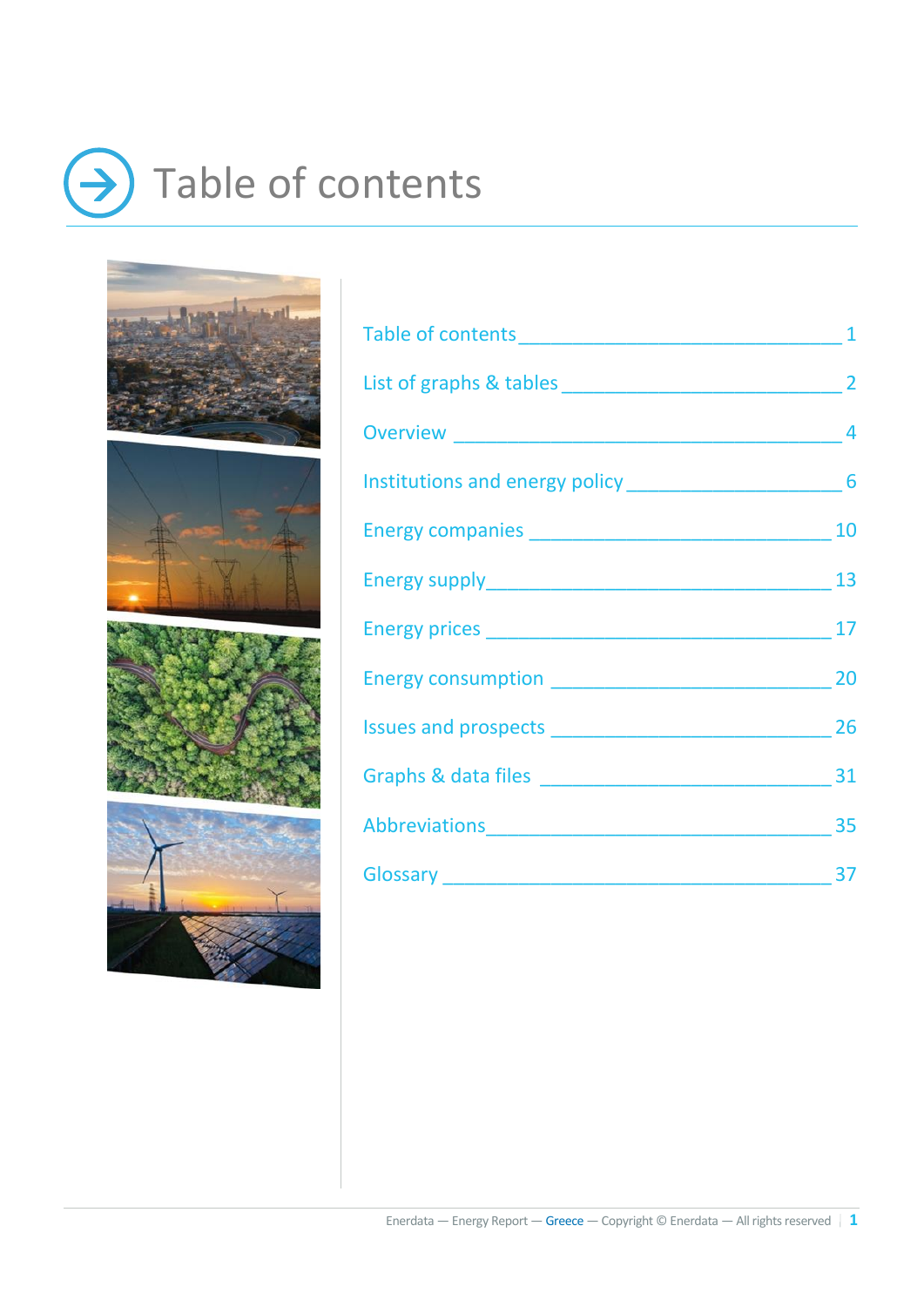<span id="page-2-0"></span>

## **LIST OF GRAPHS**

| <b>GRAPH 1:</b> |  |
|-----------------|--|
| <b>GRAPH 2:</b> |  |
| <b>GRAPH 3:</b> |  |
| <b>GRAPH 4:</b> |  |
| <b>GRAPH 5:</b> |  |
| GRAPH 6:        |  |
| <b>GRAPH 7:</b> |  |
| <b>GRAPH 8:</b> |  |
| GRAPH 9:        |  |
| GRAPH 10:       |  |
| GRAPH 11:       |  |
| GRAPH 12:       |  |
| GRAPH 13:       |  |
| GRAPH 14:       |  |
| GRAPH 15:       |  |
| GRAPH 16:       |  |
| GRAPH 17:       |  |
| GRAPH 18:       |  |

### **LIST OF TABLES**

#### **Table 1: Economic indicators**

- Population, GDP growth
- Imports & exports
- Inflation rate, exchange rate
- Energy security and efficiency indicators
- $\bullet$  CO<sub>2</sub> emissions